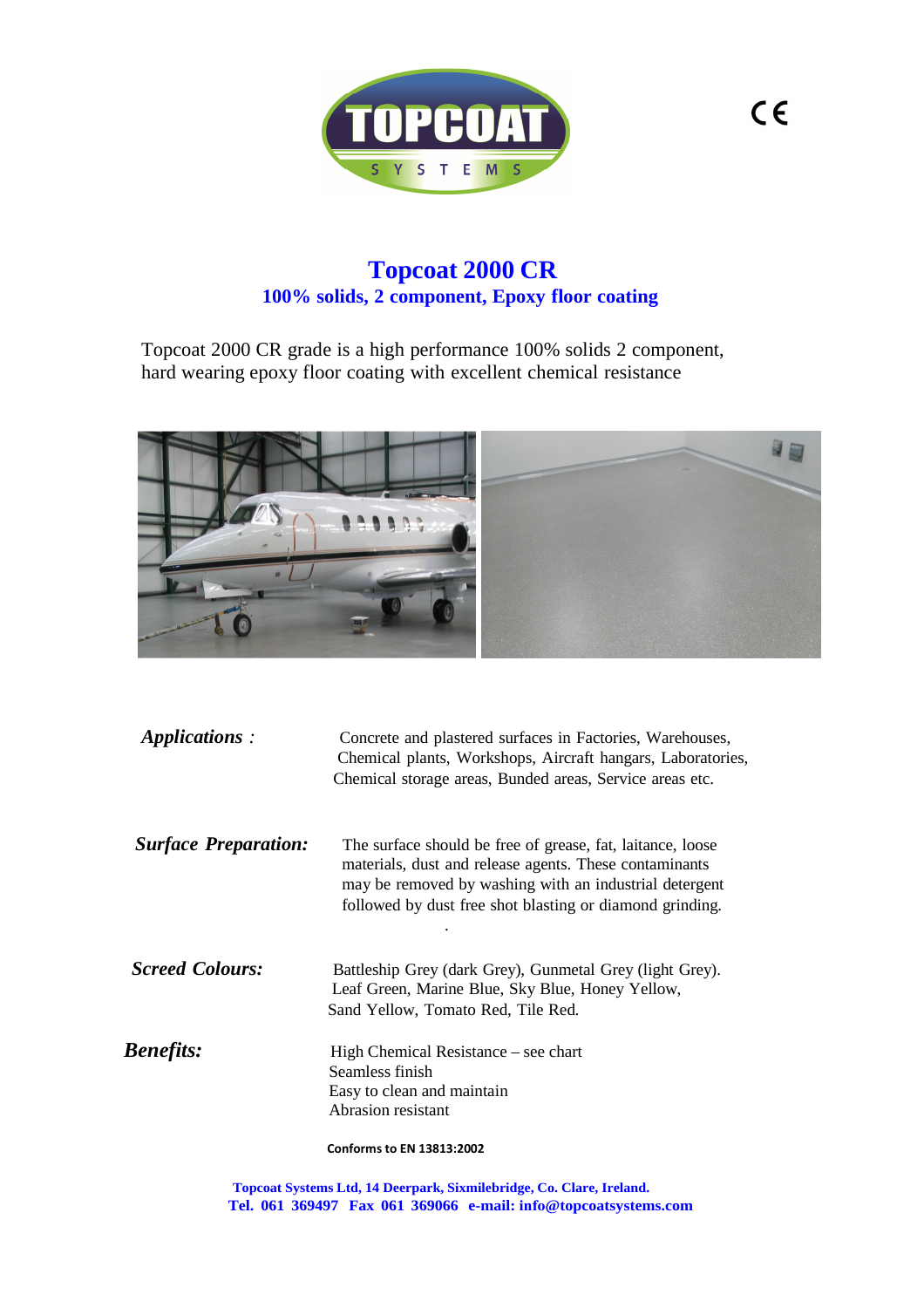## *Chemical Resistance :*

Outstanding resistance to many chemicals including acids, alkalis, oils, gasoline and jet fuel.

| Sulphuric Acid 10%          | v.g. | Hydrochloric Acid 10% | v.g. |
|-----------------------------|------|-----------------------|------|
| <b>Chlorinated Solvents</b> | e    | Nitric Acid 20%       | v.g. |
| Sodium Hydroxide            | e    | JP-4 jet fuel         | v.g. |
| Skydrol                     | e    | Methyl E.K.           | v.g. |
| Ammonia                     | e    | Xylene                | v.g. |
| Kerosene                    | e    |                       |      |

 *e = excellent . v.g. = very good. n.r.= not recommended*

# **Topcoat 2000 CR Chemical Resistance Guide**

| Acetic Acid 0 - 25%     | $\mathbf R$             | <b>Barium Chloride</b>         | $\mathbf R$             |
|-------------------------|-------------------------|--------------------------------|-------------------------|
| Acetic Acid $30 - 50\%$ | S                       | Beer                           | $\mathbf R$             |
| Acetic Acid glacial     | $\overline{\mathbf{S}}$ | Benzoyl chloride               | $\mathbf R$             |
| Acetylene               | $\overline{\mathbf{R}}$ | Boric Acid                     | R                       |
| Adipic Acid             | $\overline{\mathbf{R}}$ | <b>Brine</b>                   | $\mathbf R$             |
| Aluminium Sulphate      | $\overline{\mathsf{R}}$ | <b>Butyric Acid</b>            | S                       |
| Ammonia                 | $\overline{\mathsf{R}}$ | <b>Copper Chloride Nitrate</b> | $\overline{\mathbf{R}}$ |
| Ammoniun Hydroxide 30%  | $\overline{\mathsf{R}}$ | Chromic Acid 5%                | $\mathbf R$             |
| Ammonium Nitrate <50%   | $\overline{\mathsf{R}}$ | Copper Acetate                 | $\mathbf R$             |
| Ammonium Sulphate 50%   | $\overline{\mathsf{R}}$ | Copper Chloride Sulphate       | $\mathbf R$             |
| Anti freeze             | $\overline{\mathsf{R}}$ | Cyclohexane                    | $\mathbf R$             |
| Cyclhexanone            | $\overline{\mathbf{S}}$ | Iso-Amyl Alcohol               | $\mathbf R$             |
| Cyclohexanol            | $\overline{\mathsf{R}}$ | Kerosene                       | $\mathbf R$             |
| Diesel Fuel             | $\mathbf R$             | Nickel chloride Nitrate        | $\mathbf R$             |
| Diethylene Glycol       | $\overline{\mathsf{R}}$ | Nickel chloride Sulphate       | $\mathbf R$             |
| <b>Ethyl Bromide</b>    | $\overline{\mathbf{S}}$ | N- Butanol                     | $\mathbf R$             |
| Ethylene Glycol         | $\overline{\mathsf{R}}$ | Methanol                       | $\mathbf R$             |
| Ethanol                 | $\overline{\mathsf{R}}$ | Methyl Ethyl Ketone            | S                       |
| Ethylacetate            | $\mathbf R$             | Methyl Methacrylate            | $\mathbf R$             |
| <b>Fatty Acids</b>      | $\overline{\mathsf{R}}$ | <b>Oxalic Acid</b>             | $\mathbf R$             |
| Ferric Chloride <50%    | $\overline{\mathbf{R}}$ | Phosphoric Acid 50%            | $\mathbf{R}$            |
| <b>Ferric Nitrate</b>   | $\overline{\mathbf{R}}$ | <b>Potassium Nitrate</b>       | $\mathbf R$             |
| Ferric Sulphate         | $\overline{\mathbf{R}}$ | Potassium Sulphate             | $\mathbf R$             |
| Formic Acid 25%         | $\overline{\mathbf{R}}$ | Potassium Hydroxide            | $\mathbf R$             |
| Furmaric Acid           | $\overline{\mathsf{R}}$ | Salt solution                  | $\mathbf R$             |
| Gallic Acid             | $\overline{\mathsf{R}}$ | Skydrol                        | $\mathbf R$             |
| Heptane                 | $\overline{\mathsf{R}}$ | Sodium Nitrate                 | $\mathbf R$             |
| Hydrobromic Acid        | $\overline{\mathsf{R}}$ | Sodium Sulphate                | $\mathbf R$             |
| Hydrochloric Acid       | $\overline{\mathsf{R}}$ | Sulphuric Acid 10-98%          | $\mathbf R$             |
| Hydrofluoboric Acid     | $\overline{\mathsf{R}}$ | Sulphurous Acid 10%            | $\mathbf R$             |
| Hydrochorous Acid       | $\mathbf R$             | Xylene                         | $\mathbf R$             |
| Isopropyl Alcohol       | $\overline{\mathsf{R}}$ | Zinc chloride 50%              | $\mathbf R$             |
| Iso-propanol            | $\mathbf R$             |                                |                         |

 $R$  = Resistant to immersion or prolonged contact.  $S$  = Slash and spillage only.